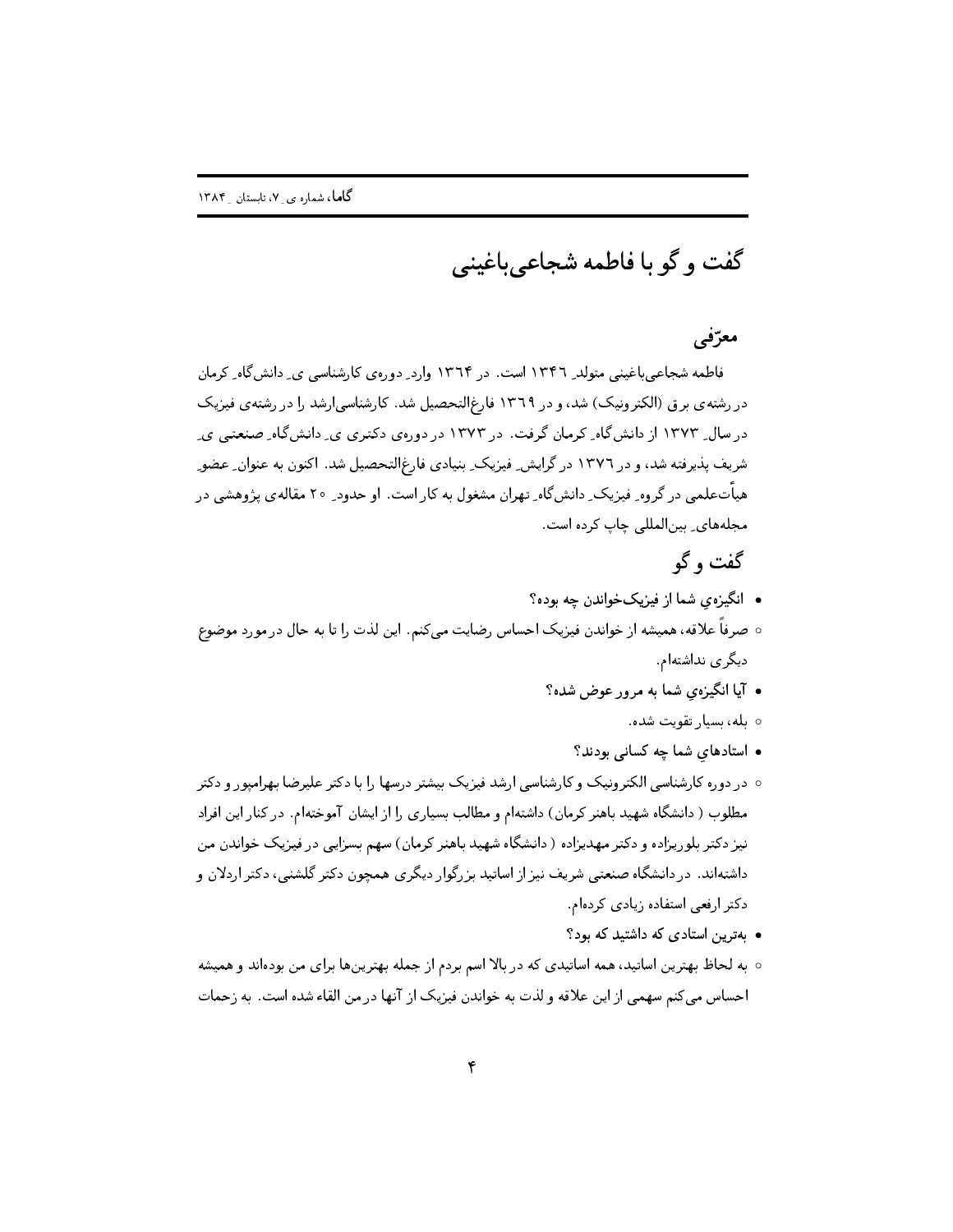

دکتر علیرضا بهرامیور همواره ارج میگذارم چون ایشان در واقع مشوق من و تعدادی دوستان دیگر برای خواندن فیزیک بودهاند. ایشان با ایجاد یک محیط صمیمی و دوستانه در مدتبی تقریباً شش ماهه بدون هيچ چشمداشتي تعدادي از دانشجويان فارغ التحصيل الكترونيك را براي كنكور كارشناسي ارشد فیزیک آماده کردند و حاصل زحمات ایشان، افرادی هستند که بعنوان هیئت علمی در دانشگاهها مشغول به کارند. مسلماً اینکه یک معلم تا به این حد در آیندهٔ شاگردانش تأثیرگذار باشد چیزی بسیار فراتر از وظيفه معلمي است، به اين لحاظ من هميشه سياسگزار ايشان هستم. البته بعداً هم كه صنعتي آمدم تا به امروز از حمایتهای علمی دکتر گلشنی، دکتر اردلان و دکتر ارفعی بهرهمند بودهام. • استادراهنمای شما که بود؟ ○ دکتر بهرامپور در کارشناسی ارشد و دکتر گلشنی در دکتری. • شبيهِ او هستيد؟ ⊙ خير • از فیزیک پیشهبودن راضبی هستید؟ ○ بسیار، بهترین ساعات وقتبی است که غرق در یک مسئله فیزیک میشوم و به ظرافتهای آن پی می,برم. • چیزهای غیرفیزیک هم می خوانید؟ چه چیزهایی؟ ○ شعرهای کودکان ، اشعار حافظ، سهراب سپهری و نثرهای فارسی قدیم را دوست دارم اما در حال حاضر بندرت فرصت مي كنم. • چه قدر ورزش مىكنيد؟ ○ در حال حاضر هیچ. اما تا یک سال پیش حداقل ربع ساعت پیادهروی در روز می کردم.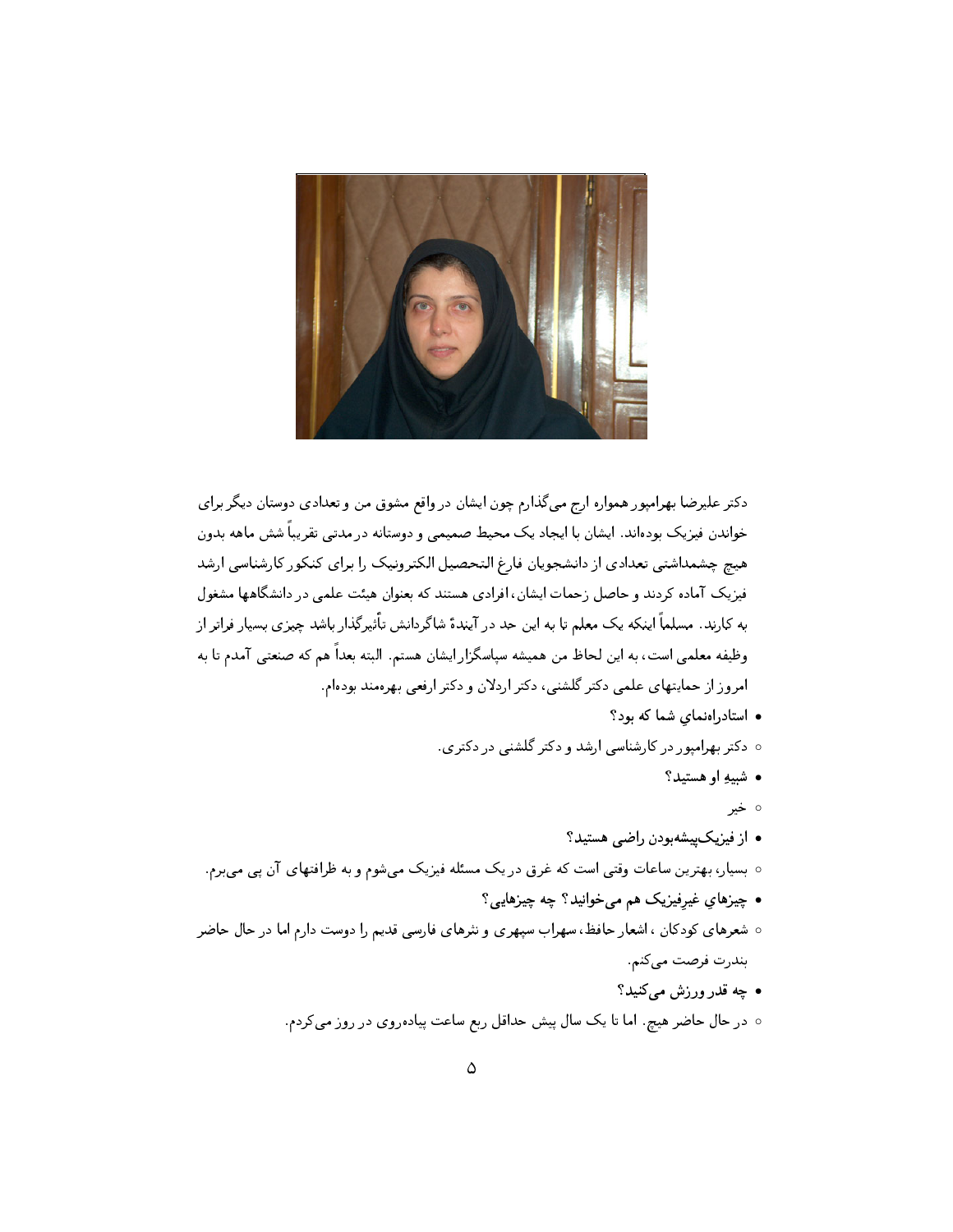- چەقدر بە نوشتن فارسى علاقە داريد؟ چەقدر مے نويسيد؟ اگر مے نويسيد، چرا مے نويسيد؟ اگر نمي نويسيد، چرا نمي نويسيد؟
- بسیار علاقه دارم. من معمولاً هر مطلب را نهایتاً بصورت یک متن فارسی جمع بندی می کنم. چون همیشه امیدوارم در یک فرصت مناسب بتوانم همهٔ این نوشتهها را مرتب کنم و در اختیار دانشجویان ىگذارم.
	- اکنون در چه زمینهای کار پژوهشی میکنید؟
- گرانش و کیهانشناسی کوانتومی با رهیافت حلقه . این رهیافت که کوانتش غیر اختلالی نظریه گرانش بر مبنای متغیرهای اَشتکار <sup>۵)</sup> ( در تعبیر امروزی به نام متغیرهای حلقه) است دو زمینه را برای کار کردن در حال حاضر فراهم می کند، زمینه اول بدست آوردن و بحث در مورد پاسخهای مختلف کیهانشناسی کوانتومی حلقه و دیگری ساختن تصویری علّی از نظریه گرانش کوانتومی حلقه بر مبنای نظریه مکانیک کوانتومی علّٰی دوبروی—بوهم است.
	- بهترین کارتان به نظر خودِتان کدام است؟
- ۰ به کاری که سال گذشته به عنوان «فهم هندسی مکانیک کوانتومی» انجام شد و در واقع جمع بندی از رساله دکتری و چند کار بعد از آن است، اهمیت زیادی میدهم. بعلاوه دو مقالهای که اخیراً در گرانش كوانتومى حلقه انجام شد نيز برايم مهمند.
	- کار جمعی را دوست دارید یا کار فردی را؟
- برایم فرقبی ندارد ولیی بالطبع در کار جمعی بدلیل تنوع افکار در مدت زمان معینیی به کاری با کیفیت بالاتر مىرسيم.
	- ارزیابی یِ شما از کارهایِ پژوهشی در ایران، چیست؟
		- در چند سال اخیر رشد بسیار خوبی داشته است.
- این ارزیابیی، شما بر چه مبنایی است؟ مثلاً آیا معیارتان تعدادِ مقاله یا تعداد ارجاعات است یا چیز رنگ ؟
- هر دو، مهم اين است كه در چند سال اخير سهم ايرانيها در كارهاي پژوهشي در جهان رشد قابل ملاحظهای داشته است. تعداد مقالهها، نوع نشریات و تعداد ارجاعات محکهای مناسبی هستند البته به شرط آن که قیاس درستی کنیم. منظور من این است که ملاکهای قیاس ما متناسب با هر حوزه فیزیک باید تغییر کند. مثلاً یک مقاله معمولیی در زمینههای روز مثل نظریه ریسمان ممکن است مثلاً ۱۰۰ تا ارجاع بگیرد ولی بهترین مقالات در زمینه مبانی نظریه کوانتوم شاید ۱۰ تا ارجاع بگیرد، چون تعداد افرادی که در این زمینه کار میکنند کمتر است. بنابراین باید ارجاع هنجار شده به حداکثر ارجاع در هر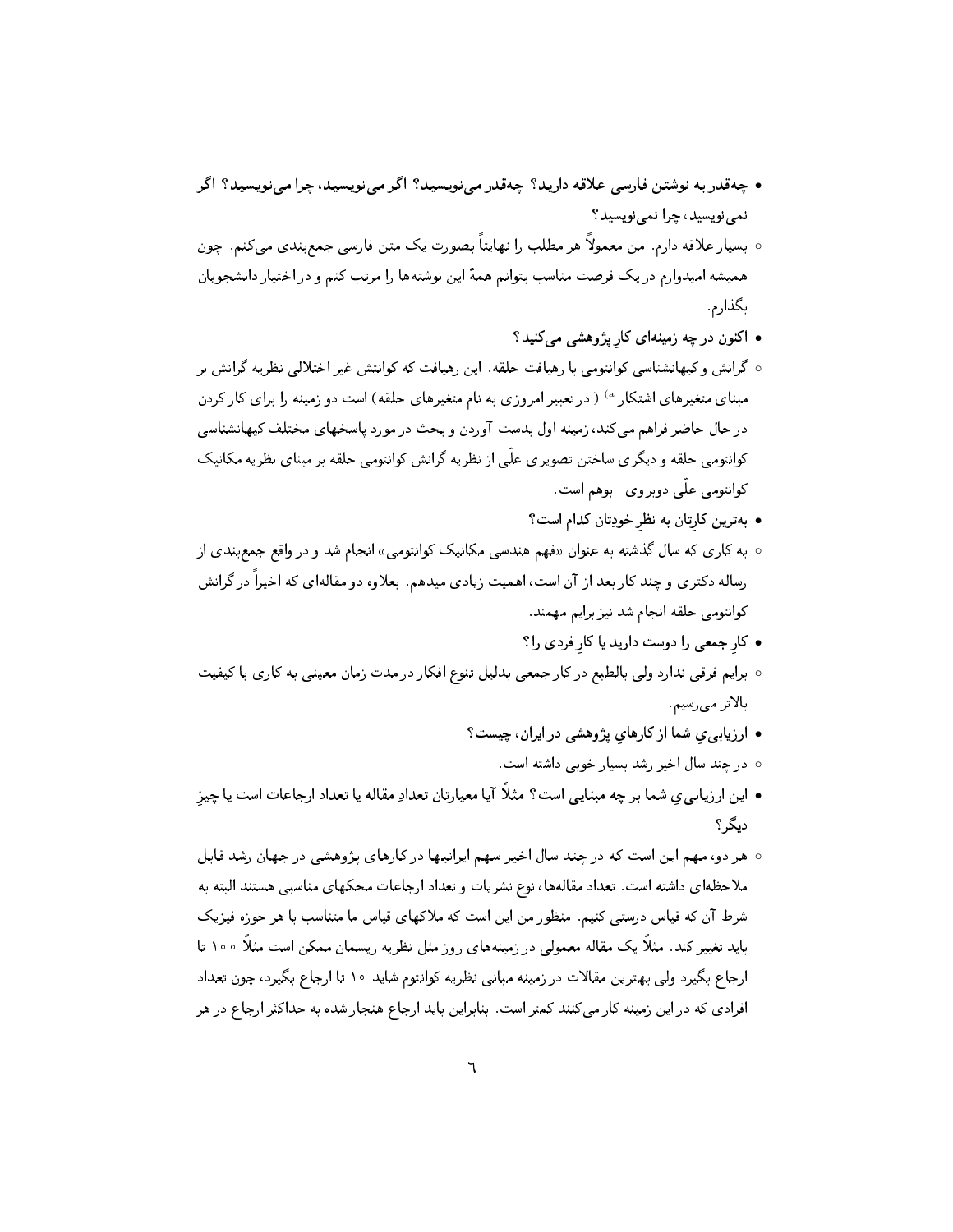زمینه ,ا یکا, برد. • آیا به این که شخص یا سازمانی کارهای پژوهشی را هدایت کند، اعتقاد دارید؟ ○ نظر من این است که تصمیم گیریهای امور پژوهشی بایستی بر مبنای نظر افرادی باشد که سهم بسزایی در کارهای پژوهشی دارند چون این افراد هستند که مشکلات انجام کارهای پژوهشی را چشیدهاند و میتوانند راهکردهای مناسبی را پیشنهاد دهند. سلیقههای شخصی را باید از این تصمیم گیریها یاک کر د .

- براي اجرائي شدنِ اين نوع نظر پيشنهادي هم داريد؟
- اگر برای همه افراد پژوهشگر سهمی در نحوه هدایت کارهای پژوهشی قائل باشیم قطعاً به جمع بندی مناسبی میرسیم. این بیان همان صحبتِ رایج اداره کارها به صورت شورایی است منتها به شرط آنکه افراد عضو شورای پژوهشی هم پژوهشگران برجستهای باشند هم از نظرات سایر پژوهشگران استفاده كنند.
- فکر میکنید سازمانها یی که متولی یِ حمایت از پژوهش هستند کارِخود را درست انجام میدهند؟ اگر نه، اشکال کار شان کجا است؟
- خیر، به همان دو دلیل بالا. بوضوح میبینیم که نقطه نظرات این سازمانها بدون هیچ پسخوراندی از بژوهشگران است.
	- تا چه حد در مدیریّت مؤسسهها یی که در آنها بودهاید سهیم بوده اید؟
		- هیچ سهمی نداشتهام.
		- به آموزش اهمیت میردهید؟ چهقدر؟
- بسیار، یک محقق خوب باید یک معلم خوب هم باشد. علاوه بر مطالب استاندارد، حتبی کارهای بسیار تخصصی را نیز یک پژوهشگر خوب باید بتواند ( صرفنظر از محاسبات پیچیده) به شکل قابل فهم حتبی برای یک دانش آموز دبیرستانی توضیح دهد. بعنوان نمونه بگویم، اَشتکار یکی از پایهگذاران نظریه گرانش کوانتومی حلقه است که تا بحال راجع به این موضوع سخنرانیهای متعددی برای دانشآموزان داشته است و یا فاینمن که در بیان ساده مطالب شهرت دارد . ما باید از این افراد درس بگیریم.
	- تا کنون چند دانشجوی کارشناسی ی ارشد با شما کار کرده اند؟
	- سه نفر فارغ|لتحصیل شده|ند و دو نفر دیگر نیز در حال کار هستند.
	- نظر شما در موردِ نظام کنونبی ی آموزش دورهی کارشناسهی فیزیک در ایران چیست؟
- بایستی آن را بازنگری کرد. اکثریت دانشجویان ( در بعضی دانشگاهها) به خاطر پر کردن واحدهای خود درسهای متعددی را در یک گرایش ناخواسته میگذرانند و بالطبع اکثر دانشجویان لیسانس با بعضی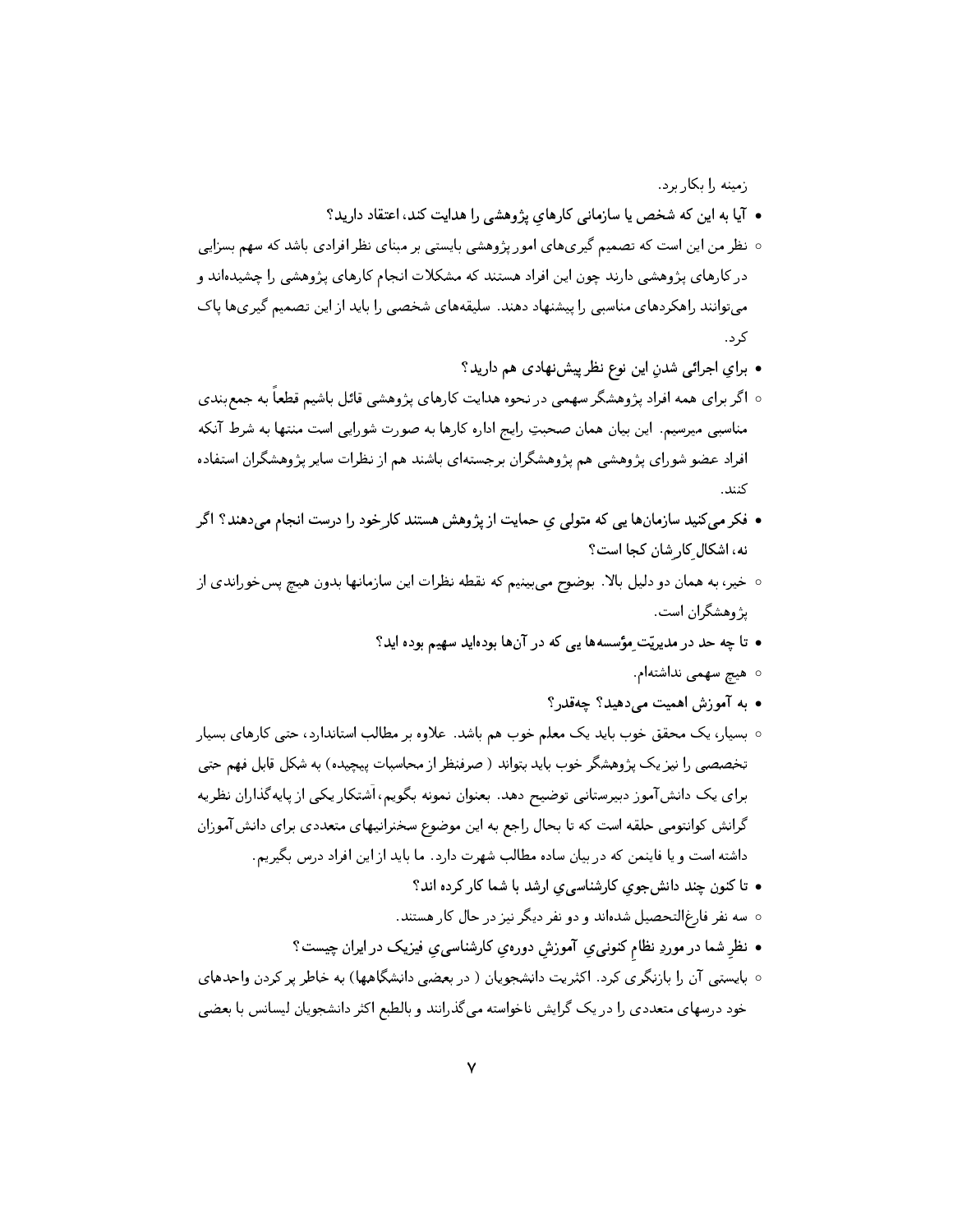| گرایشها کاملاً بیگانهاند و این در حالی است که باید در کنکور ارشد انتخاب گرایش کنند. این برداشت            |
|-----------------------------------------------------------------------------------------------------------|
| را من از تدریس در دوره کارشناسی پیدا کردهام.                                                              |
| • يعنى پيشنهادِ شما اين است گرايش از دورەي كارشناسى برداشته شود؟ لطفاً بيشتر توضيح دهيد.                  |
| ۰ بله دقیقاً، دورههای کارشناسی باید زمینهای برای آشنایی دانشجویان با گرایش۵های مختلف باشد.                |
| • نظرِ شما در موردِ نظام کنون <sub>گ</sub> یِ آموزشِ دورهیِ کارشناسی <i>یِ ارشدِ فیزیک در ایران چیست؟</i> |
| · نسبت به کارشناسی قابل قبول تر است.                                                                      |
| • نظرِ شما در موردِ ساختارِ مدیریتهی، دانشگاهها چیست؟                                                     |
| ○ این یک صحبت موردی است. مورد به مورد متفاوت است. فقط میتوانم بگویم ساختاری بسیار پیچیده                  |
| است.                                                                                                      |
| • كارِ تدريس را از كِي شروع كرديد؟                                                                        |
| ○ از سال اول فوق لیسانس، درس الکترومغناطیس گروه الکترونیک و فیزیک را در دانشگاه کرمان به                  |
| تشویق دکتر بهرامپور تدریس میکردم.                                                                         |
| • به نظرِ شما مکتبِ فیزیک چیست؟                                                                           |
| ○ چارچوبهای فکری مختلف با بنیادهای ( احتمالاً فلسفی) مختلف مکتبهای مختلف را تشکیل میدهند.                 |
| • ممکن است کمی بیشتر توضیح دهید.                                                                          |
| ○ ببینید مثلاً نظریه کوانتوم مبتنی بر چارچوب فکری است که کاملاً با چارچوب فکری مکانیک کلاسیک              |
| متفاوت است. بنابراین مکتب کلاسیک داریم و مکتب کوانتومی. در مقیاس پایینتر چارچوب علّی و غیر                |
| علّٰی برای نظریه کوانتوم موجود است. مکتب علّٰی کوانتوم داریم و مکتب کپنهاگی کوانتوم.                      |
| • مکتبِ فیزیک چەطور ساخته مىشود؟                                                                          |
| ○ با جمع شدن تعدادی فیزیکدانِ برجسته.                                                                     |
| • آیا در ایران مکتبِ فیزیک $_{\circ}$ هست؟ اگر هست، کدام است؟ اگر نیست، آیا میتوان در ایران مکتب ِ        |
| فيزيک ساخت؟                                                                                               |
| ○ قبلاً در دوران برجستگی علمی ایران بله، اما در حال حاضر خیر. باید امیدوار بود.                           |
| • منظورتان چهوقت است؟ یعنی کدام مکتبِ فیزیکی در ایران بوده و در چه زمانی؟                                 |
| ○ خوب منظورم زمانهای خیلی دور یعنی زمان ابوعلی سینا و امثال او است. آن وقتها نگاه دانشمندان               |
| ایرانی به طبیعت به نوعی متفاوت با دید دانشمندان غربی مثل نیوتون بود. اگرچه این افراد نظریه ساز به         |
| معنی امروزی آن نبودند ولی چارچوب فکری آنها را میتوان یک مکتب نامید.                                       |
| • نظرِ شما در موردِ تقسیم.ٖبندی <i>یِ</i> شاخههایِ فیزیک به مهم و مهمتر چیست؟                             |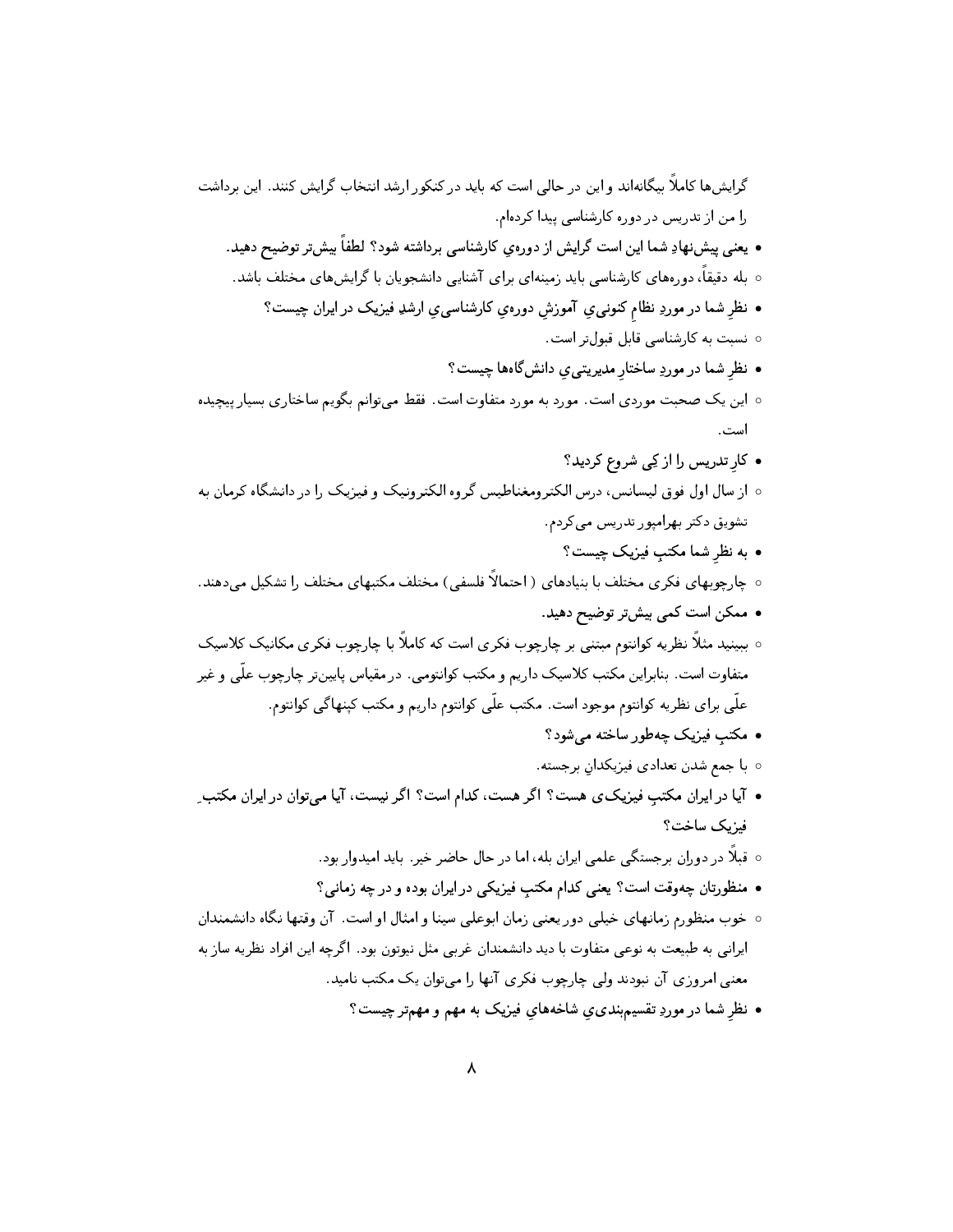- اگر کوتاه مدت نگاه کنیم شاخههای تجربی فیزیک به لحاظ محصولات مهمترند اما اگر دراز مدت نگاه كنيم هيچ فرقى نيست.
- برخی از شاخههای فیزیک در ایران تقریباً وجود ندارد. (این را قبول دارید؟) به نظر شما چهطور می شود این شاخهها را در ایران راه انداخت؟
- ه بله. باید افرادی از شاخههای نزدیکتر به آن شاخه بتدریج پرش کنند. اگر شاخههای نزدیک به آن را هم نداریم زمینه همکاری را به صورت ترددی با نقاط دیگر دنیا برقرار کنیم.
	- آیا نوشتههای فارسی ی فیزیک را می خوانید؟ کدامها را؟
- بله سایت کلاس فیزیک و نوشتههای فارسی برخی از اساتید که در وبگاهشان موجود است و اخیراً هم همین مجله گاما برایم بسیار جاذبه دارد.
	- نظر شما در موردِ گاما چیست؟
	- نشریهای مفید و صمیمی با خواننده است. اما همیشه افراد خاصی مینویسند. دلیلش را هم نمیدانم.
		- تا به حال هيچ فكر كردهايد چيزى براي گاما بنويسيد؟
- به نظر مىرسد انتقاد من از مجله گاما باعث اين سؤال شد. بله، بارها فكر كردهام. ببينيد صحبت من این است که انتظار یک خواننده از یک فصلنامه فیزیک این است که در هر شماره آن حداقل پنجاه درصد نویسندگان مقالهها با شماره قبل متفاوت باشند.
	- سِمَتهای اجرایی هم داشتهاید؟ در این سمتها چه کرده اید؟
		- خير .
	- يعني سمتِ اجرايي نداشتهايد يا اين كه داشته ايد و در اين سمتها هيچ كار نكرده ايد؟
- معلوم شد که فارسی شما هم مثل من ضعیف است، در فارسی خیر نمیتواند پاسخ در این سمتها چه كردهايد باشد. ولي بهرحال خوشبختانه تا بحال سمت اجرايي نداشتهام.
- تا به حال در چه موسساتی به عنوان هیاتعلمی کار کردهاید؟ اگر مایل هستید در موردِ دلایل جابەجائ<sub>ى</sub>ھايتان توضيح دھيد.
- این سؤال سختی است. مختصر بگویم. دانشگاه الزهرا نرفتم چون دانشگاه الزهرا به دلایل عدیدهای برای خانمهای هیئت علمی مناسب نیست (این را یک نظر شخصی تلقی کنید). بعداً دانشگاه علم و صنعت رفتم و بعد از چهار سال به دلایلی که اگر بگویم خیلیها عصبانی میشوند مرکز تحقیقات فیزیک نظری رفتم. بعد از ۲ سال متوجه شدم تحقیق بدون تدریس خیلبی دلچسب نیست بنابراین دانشگاه تهران آمدم و با محیط علمی، صمیمی و دوستانهای که در گروه فیزیک دانشگاه تهران وجود دارد آشنا شدم و بسیار راضی هستم.